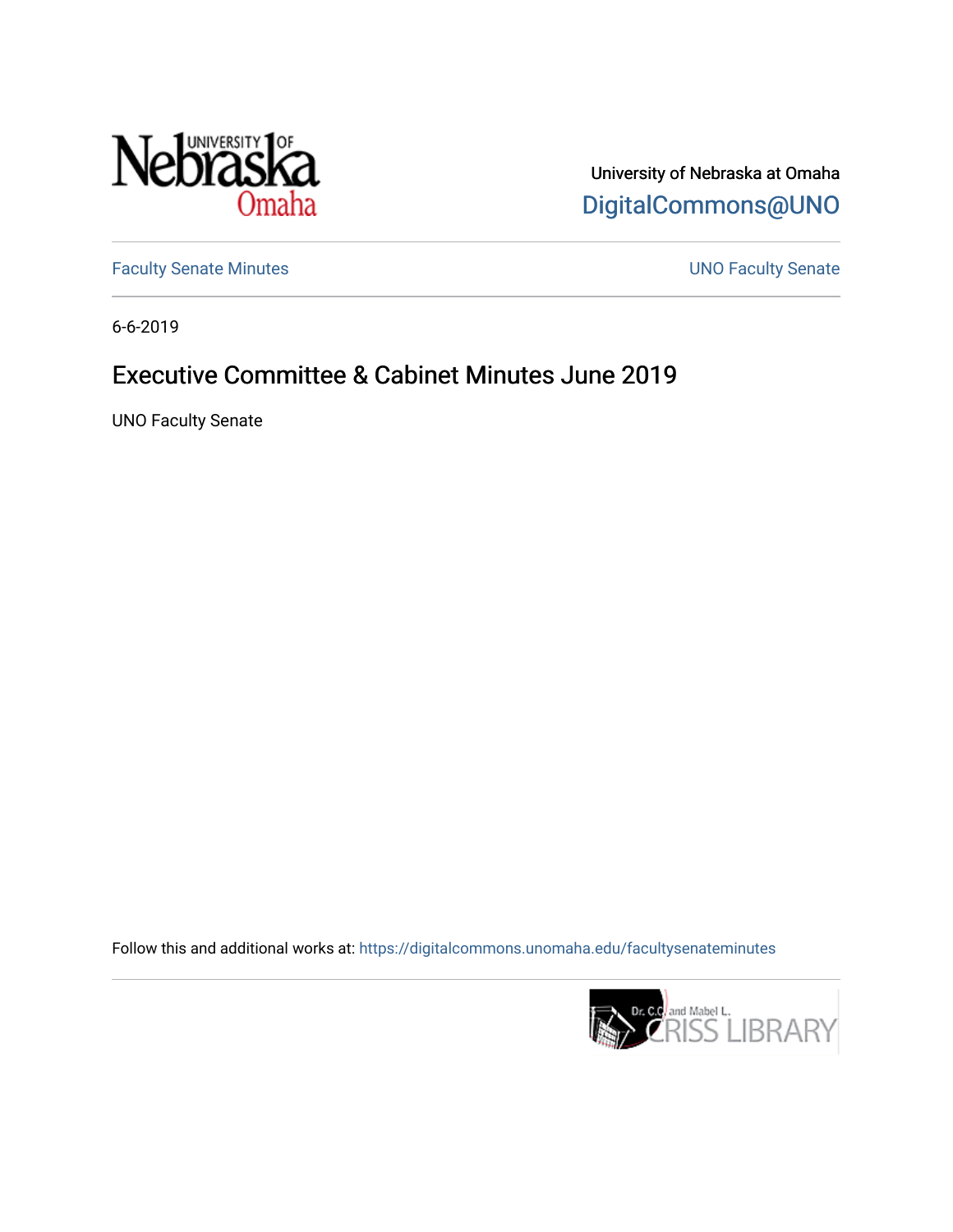

# **2019-2020 Faculty Senate Executive Council** *Minutes*

#### \_\_\_\_\_\_\_\_\_\_\_\_\_\_\_\_\_\_\_\_\_\_\_\_\_\_\_\_\_\_\_\_\_\_\_\_\_\_\_\_\_\_\_\_\_\_\_\_\_\_\_\_\_\_\_\_\_\_\_\_\_\_\_\_\_\_\_\_\_\_\_\_\_\_\_\_\_\_ Wednesday, June 6, 2019, 2 p.m., MBSC 222

**Members:** Amend, Carroll, Cast-Brede, Davidson, Gold, Hale, Kelly, Naman, Ostler, Schoenbeck, Surface, Qureshi, Woody

\_\_\_\_\_\_\_\_\_\_\_\_\_\_\_\_\_\_\_\_\_\_\_\_\_\_\_\_\_\_\_\_\_\_\_\_\_\_\_\_\_\_\_\_\_\_\_\_\_\_\_\_\_\_\_\_\_\_\_\_\_\_\_\_\_\_\_\_\_\_\_\_\_

**Excused:** Huq

- **I. The meeting was called to order** at 2:00 p.m. by President Hale
- **II. The Minutes** of May 1, 2019, were approved as submitted.

#### **III. Officers' Reports**

#### **A. President's Report:** Senator Hale

The President did not provide a formal report. He did mention he held a meeting with SAC and AAUP to discuss the following:

- 1. Campus wide safety issues
- 2. UMR coverage for mental health issues

a.On June 1, 2019 payment rates will be raised for mental health providers b.Reimbursement rates will be higher

- c.Chris Kelly is taking over UMR discussions
- 3. UMR Graduate Health Insurance
	- a.Out of pocket costs as a graduate assistant has risen
	- b.There are potential coverage gaps that need to be addressed
	- c.There will be discussions held to see if UNO is experiencing the same
	- issues
- 4. AEFIS

a.Burden on junior faculty and RPT process

- b.Will changes need to occur
- 5. Campus Awards a.Sara Meyers is looking into adding awards for each college

# **B. Secretary/Treasurer Report:** Senator Davidson

**1. EO&A:** May 15, 2019

In attendance: Batton, Davidson, Hale, Kelly, Qureshi, Shipp, Smith-Howell, Surface

Points of discussion:

- 1. Campus-wide safety protocols and active-shooter contingencies:
	- a. We will be inviting Sgt. Dave Points, Emergency Preparedness Coordinator at the UNO Department of Public Safety to a Faculty Senate meeting in the fall to go over current procedures.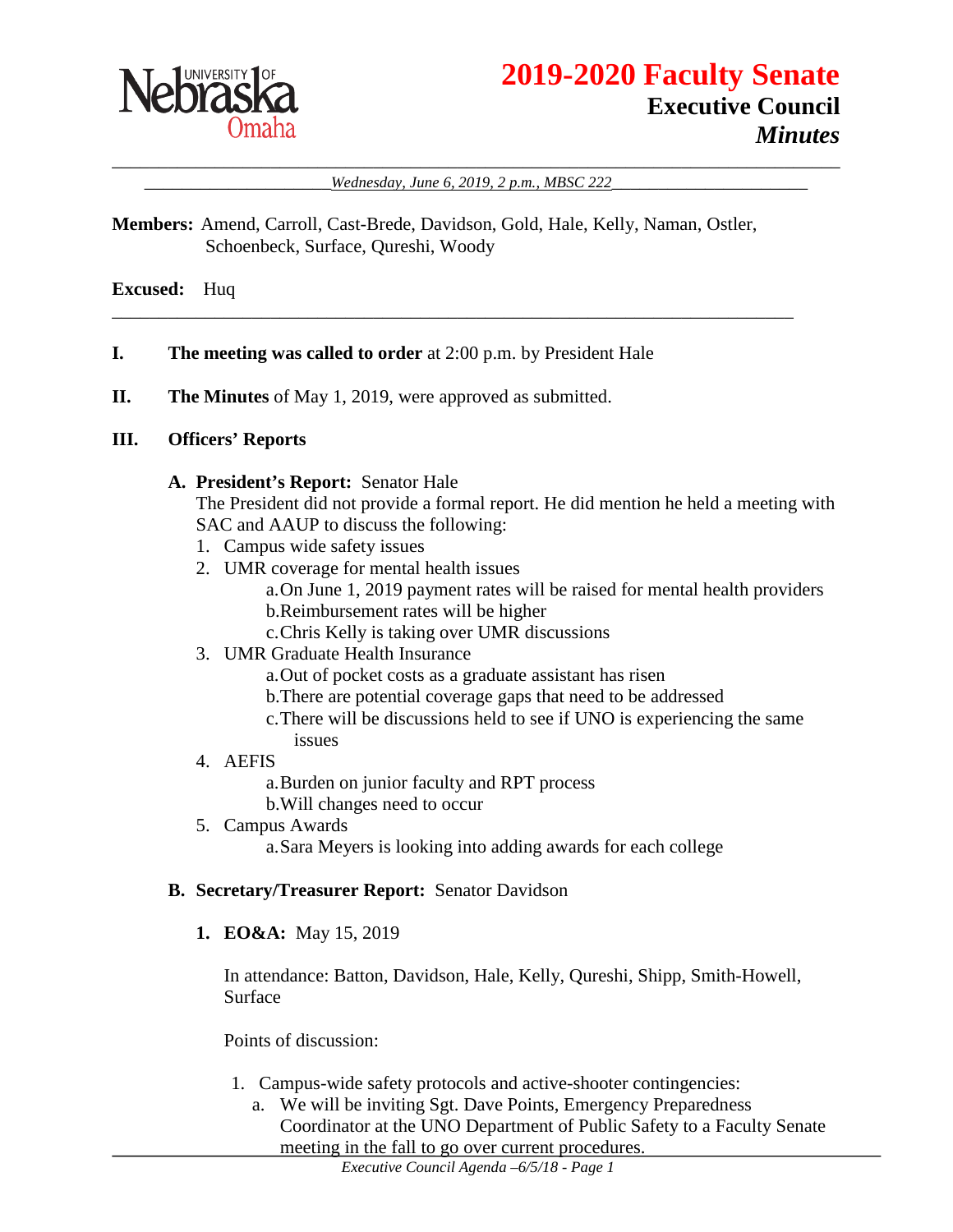- b. Walk-in active shooter presentations and Stop the Bleed programs are conducted at MBSC once a semester. The website says that if you are interested in attending one of these sessions, please contact Sgt. Points to be placed on a notification list.
- c. For more information in relation to Active Shooter training we can go to: <https://www.unomaha.edu/public-safety/active-shooter-training.php>
- 2. Process for University of Nebraska President search:
	- a. The listening sessions have tentatively been rescheduled likely for later this year, so that more faculty, staff, and students can participate. Faculty senates from all campuses are working together to ensure faculty have a voice in the search process.
- 3. Updated bylaws were acknowledged.
	- a. Faculty Senate will be reviewing appointed committees to see how those individuals on committees can share information & updates with Faculty Senate in a more systematic and easy way for all.
- 4. Resources for Retiring Faculty:
	- a. Currently resources for retiring faculty are not centralized. Individuals are working with Human Resources to create a website within HR that provides information on retirement.

|  | 5. Resolutions were acknowledged. |  |  |  |
|--|-----------------------------------|--|--|--|
|--|-----------------------------------|--|--|--|

| Res. | Date          | <b>Title</b>                                                | Admin  | Sent for      | $(ACD)$ is equiling and $C$ and $BCD$ in $(ACD)$<br>Denied/ | <b>Final Action/Resolved</b> |
|------|---------------|-------------------------------------------------------------|--------|---------------|-------------------------------------------------------------|------------------------------|
| #    | <b>Senate</b> |                                                             | Accept | <b>Senate</b> | Deferred/                                                   |                              |
|      | <b>Passed</b> |                                                             |        | <b>Action</b> | In                                                          |                              |
|      |               |                                                             |        |               | <b>Progress</b>                                             |                              |
| 4380 | 5/8/19        | <b>Faculty Senate</b><br>Presidential                       |        |               |                                                             | Acknowledged                 |
|      |               | Appointments (a-e)                                          |        |               |                                                             |                              |
| 4379 | 5/8/19        | Election/Appointme<br>nt of Chair of the<br>Committee on    |        |               |                                                             | Acknowledged                 |
|      | 5/8/19        | <b>Committees/Rules</b>                                     |        |               |                                                             |                              |
| 4378 |               | <b>Election of Faculty</b><br>Senate<br>Secretary/Treasurer |        |               |                                                             | Acknowledged                 |
| 4377 | 5/8/19        | <b>Election of Faculty</b><br>Senate Vice<br>President      |        |               |                                                             | Acknowledged                 |
| 4376 | 5/8/19        | Appointment of<br>Parliamentarian                           |        |               |                                                             | Acknowledged                 |
| 4375 | 5/8/19        | <b>Standing Committee</b><br>Chairs                         |        |               |                                                             | Acknowledged                 |
| 4374 | 5/8/19        | Adoption of Revised<br><b>Bylaws</b>                        |        |               |                                                             | Acknowledged                 |
| 4373 | 5/8/19        | University<br>Committees (a-h)                              |        |               |                                                             | Acknowledged                 |
| 4372 | 5/8/19        | <b>Campus Committees</b><br>$(a-l)$                         |        |               |                                                             | Acknowledged                 |
| 4371 | 5/8/19        | Membership of<br>2019-2020 Faculty                          |        |               |                                                             | Acknowledged                 |

#### **2019-2020 Resolution Action Table (Action Pending and Current Resolutions)**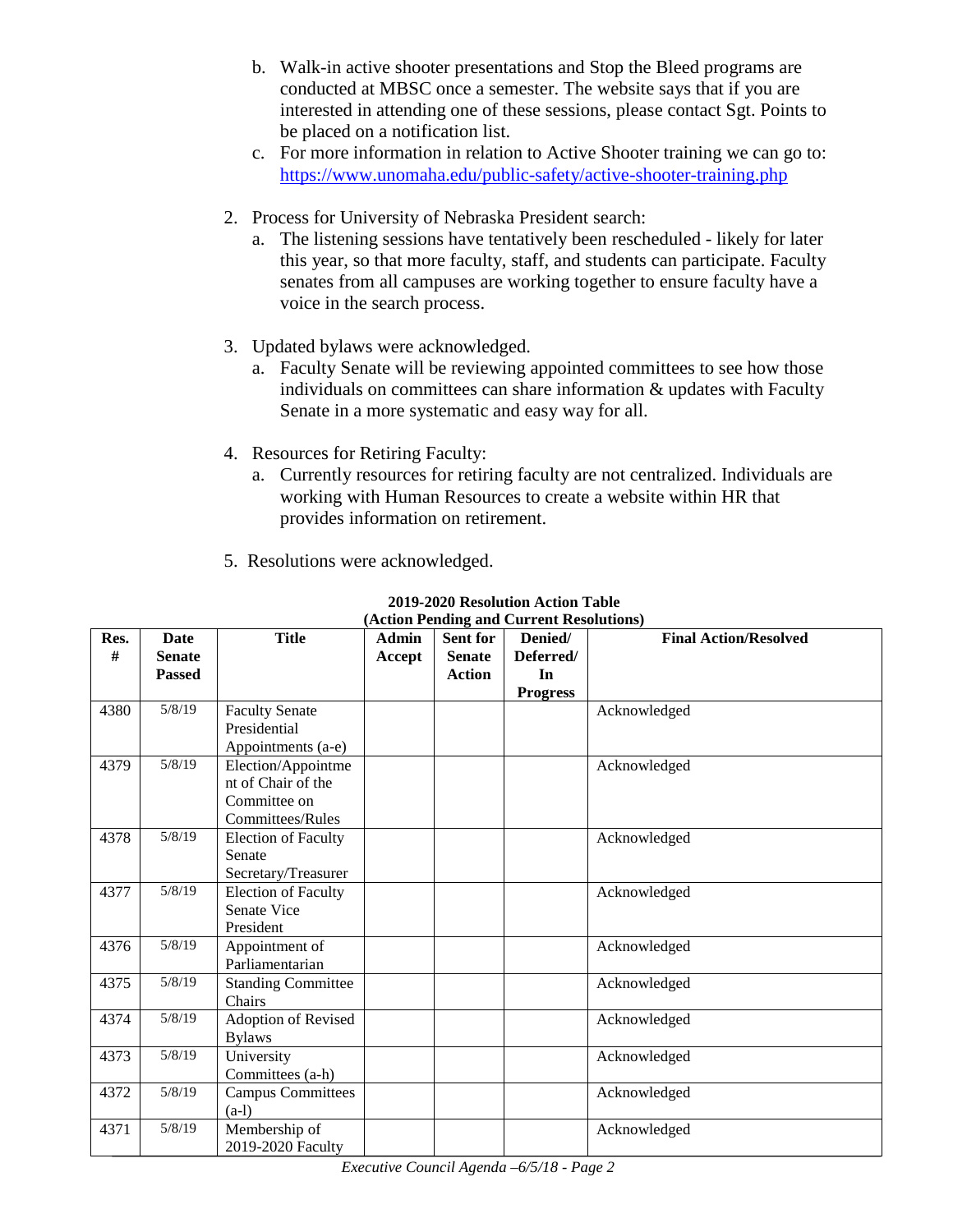|                          |        | <b>Senate Standing</b><br>Committees |  |  |  |              |
|--------------------------|--------|--------------------------------------|--|--|--|--------------|
| 4370                     | 5/8/19 | Permanent                            |  |  |  | Acknowledged |
|                          |        | Replacement for                      |  |  |  |              |
|                          |        | A&S Senator                          |  |  |  |              |
| <b>TO BE FOLLOWED UP</b> |        |                                      |  |  |  |              |
|                          |        |                                      |  |  |  |              |
| <b>CARRIED FORWARD</b>   |        |                                      |  |  |  |              |
|                          |        |                                      |  |  |  |              |

**2. Treasurer's Report:** Senator Davidson (May 2019) (agenda attachment – pg. 16)

#### **IV. Standing Committee Reports**

#### **A. Committee on Academic and Curricular Affairs:** Senator Woody

#### **PENDING:**

#### **1. Plagiarism**

Senator Qureshi asked if anyone knew of any institutional support in keeping track of student plagiarism cases. Phil Covington, AVC for Student Success, was mentioned. Plagiarism was also noted in the recent Academic Integrity Policy. *(9/12/18: This was assigned to the Academic & Curricular Affairs Committee.)* 

We are still awaiting data and or policy information from Dr. Regina Toman related to grade changes. We have reached out to Dr. Phil Covington on the administrative implementation of the policy.

#### **2. Student Evaluation Responses**

Since student evaluation of instruction moved from paper forms done in class to on-line, the response rate has been so low the data may not be a valid indication of what the form purports to determine. In some cases the response rate itself has been improperly used in faculty evaluation; especially small sections may use no evaluation. The form itself may be part of the problem, relating to those who submit it as customers rather than learners.

Senator Huq would like to see Evaluation response increased. Hank Robinson will speak to the Professional Development Committee and there will be more to report then. Some questions are: What are the evaluations being used for? Is it cost effective? What information do students have about the evaluations? *(On 10/10/18: The task of consideration of the current student evaluation was accepted by the A&CA Committee.)*

We had some discussion of this issue as well as the data we are waiting on with respect to how students view the timeliness of feedback. The committee was provided with the relevant section from the Board of Regents Bylaws (5.1.2):

Students can contribute significantly to the evaluation of instruction. The faculty has the obligation to solicit students' evaluation of their educational efforts and to make changes in accordance with their best judgment. To assist the faculty in the task of providing the best possible education, students should express their reactions and opinions about the character and relevancy of the instruction to the department or college involved. Each college or school should establish a standing procedure through which student evaluations can be expressed.

We discussed the efforts led by Steve Bullock that led to the revamp of the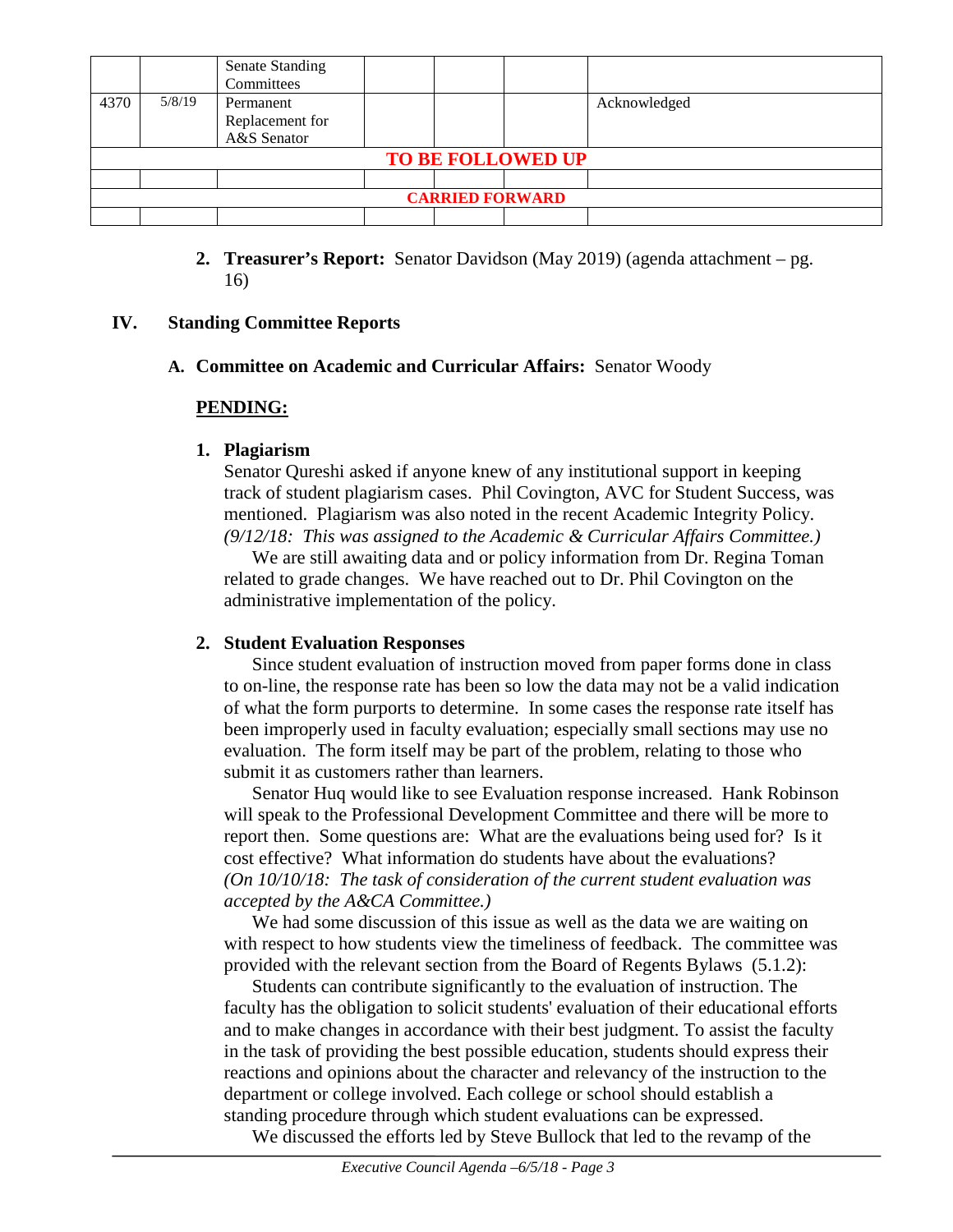SET form a number of years ago. The committee shared their own experiences from their colleges where it appears that they have some latitude with respect to defining the form of the evaluation process but there was also an acknowledgment that this was a herculean task and that might explain why there has been little activity yet with respect to making changes.

The committee also discussed that it does at times feel as if the response rates are used as one of the dimensions of faculty evaluation. Anecdotes were shared about individual experiences and frustration.

### **3. Proposals that come before us seeking an endorsement:**

12/12/18: The committee had some discussion about our specific role with respect to the proposals that come before us seeking an endorsement from our committee and the Faculty Senate. Clearly these proposals already have the support of the faculty behind the proposals and the campus leaders in their chainof-command. By the time they have reached the committee they have been scrutinized by multiple levels of approval. Some wondered the consequence of voting against or delaying the approval until issues raised by the committee have been addressed. Some members of the committee observed that we need to presume that our colleagues and their leadership have made the best set of choices with respect to the proposals and thus our advisory role is to provide constructive feedback and/or highlight issues we believe may be raised by other stakeholders and suggest these be considered before the proposal moves through the approval process.. At least one member of the committee wondered if that were the case is there any substantive value to this process. This is important because our purpose determines our effort. If we are to scrutinize these with a neutral position and make an independent/ separate determination of their worth we would invest significantly more time than if our role is advisory only.

**4. A policy to clearly establish the rights of students to seek accommodation around class activities (assignments, attendance and examinations) that are scheduled and conflict with important religious observations:** We had some discussion of the need for a policy to clearly establish the rights of students to seek accommodation around class activities (assignments, attendance and examinations) that are scheduled and conflict with important religious observations. There is still some uncertainty with regards to the need for this but the committee agreed that Burch Kealey will continue to review policies used by other universities and take up the discussion again at our January meeting. *(2/27/19)*There was not been any action on this item.

# **B. Committee on Educational Resources & Services:** Senator Schoenbeck

# **PENDING:**

**C. Committee on Faculty Personnel & Welfare:** 

# **PENDING:**

**1. Faculty/Staff Safety Processes.** *10/2017 cont.:* Dr. Gina Toman has been named Faculty Human Resources Officer and Assistant to the Senior Vice Chancellor. She begins her new role on October 11**.**

We are interested in the administration developing a website similar to the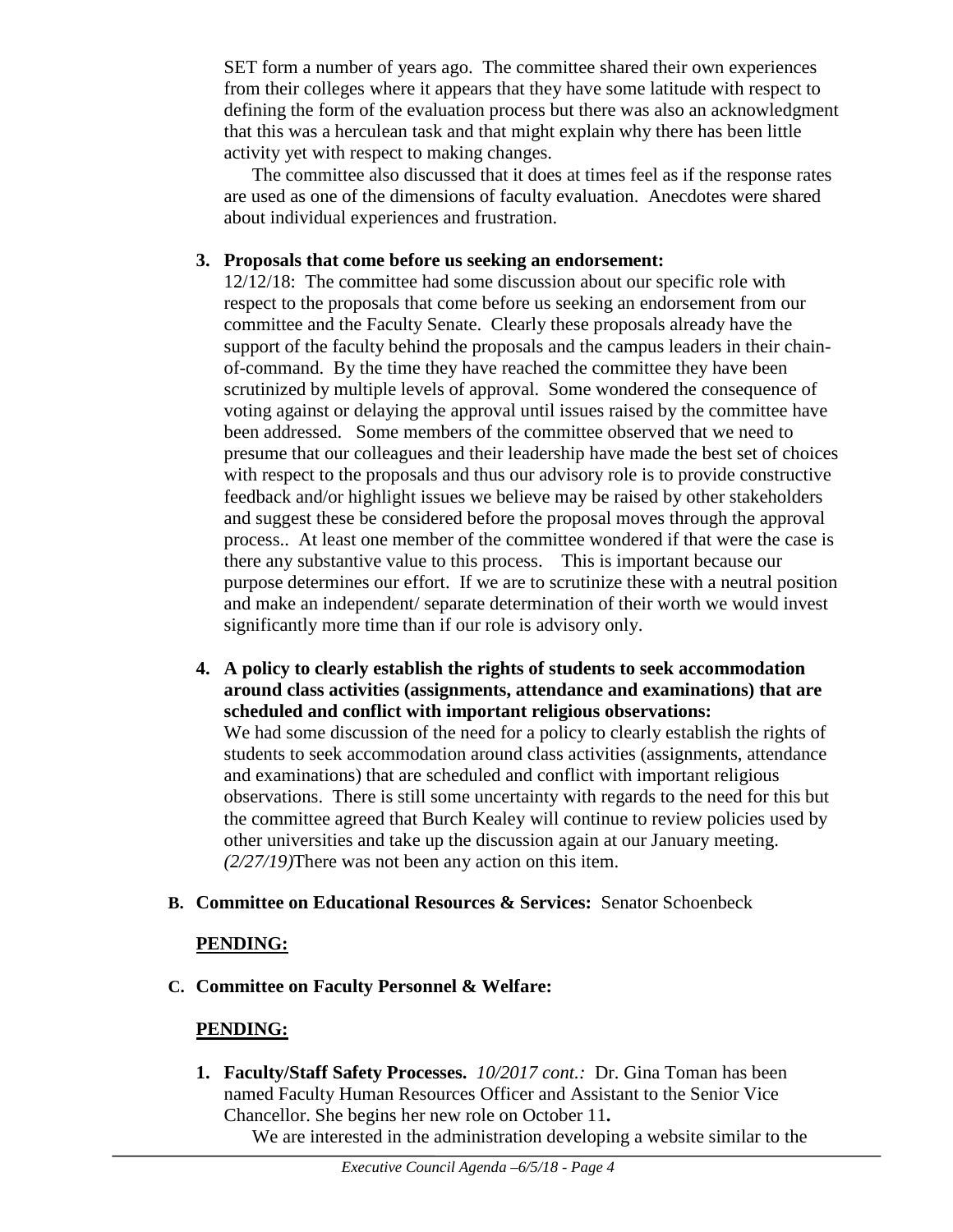Student Safety Website.

Note: We felt that the following site makes a good model:

http://academicpersonnel.unc.edu/faculty-policies-procedures-guidelines/

We expect Gina Toman will be help us address the request that there be a flow-chart that will help faculty understand and negotiate the many resources that are available: Ombudsperson, EAP person, counseling, BRT, etc. What information is confidential, etc. This "flowchart" may manifest itself in the form of the website mentioned above.

*(3/4/18 Info: Academic Affairs is doing a big website development.)*

# **2. Accessibility to Classroom IT Equipment**

*(3/7/18):* EC&C sent this item was to the ER&S Committee**.**  *(8/15/18: ER&S moved to have this item sent to FP&W as this seems to be ergonomics.)* 

*(11/7/18: EC&C more fully defined this item to how to direct our future efforts in trying to understand the design process for all Colleges and how faculty can be involved in this process. Are ADA directives followed, etc.?)* 

*(4/3/19: EC&C agreed this was not a personal issue, but a Resource Issue, such as computer control/access areas in some classrooms are too low for all to access.)*

*(4/3/19: EC&C said this was more a resource issue, not a personal issue.)* 

# **D. Committee on Goals and Directions:** Senator Ostler

# **PENDING:**

## **1. Solar Panels at UNO**

Bringing solar energy infrastructure (particularly solar panels and EV charging stations) to the UNO campus and potential funding sources and partnerships. *(10/3/18: EC&C was told Senator Richard Stacy would take the point on this.) (5/1/19 Dr. Chen and his students will be submitting their report at the end of May 2019. Senator Bereitschaft and Senator Stacy will be working on the grant proposal this summer.)*

**Report:** There was no formal report, but it was discussed that they will pursue grant opportunities.

# **E. Professional Development:** Senator Cast-Brede

#### **PENDING:**

**1. Creation of an Easily Found List of What Retiring Faculty Need to Know for Retirement**

*(4/11/18: Sent to PD Committee.) (11/14/18: Planned action steps: HR will look at the creation of a list for those planning retirement.) (5/1/19: This was put on the next EC&A agenda)*

# **F. Committee on Committees:** Senator Qureshi

**1. RESOLUTION: UCRCA (University Committee on Research & Creative**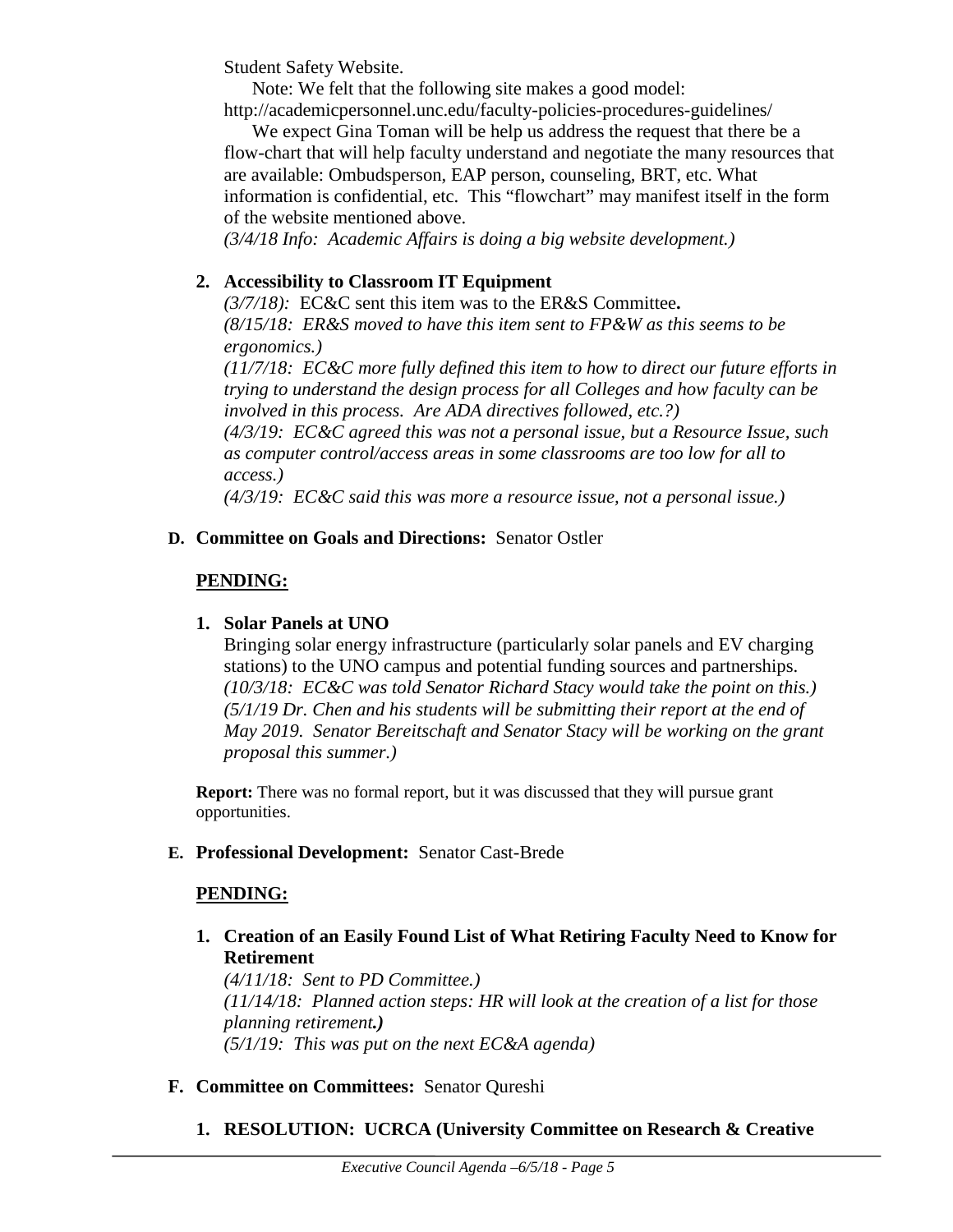# **Activity)**

BE IT RESOLVED that the following name go forward as a three year appointment, from 08/1/19 through 07/31/22, to replace a member who is completing his term as an At-large member on the UCRCA (University Committee on Research & Creative Activity):

\_\_\_\_\_\_\_\_\_\_\_\_\_\_\_\_\_\_\_, (to replace Dustin Slivka).

**~~~~~~~~~~~~~~~~~~~~~~~~~~~~~~~~~~~~~~~~~~~~~~~**

**2. Complete RESOLUTION: Professional Conduct Committee** *(for 9/11/19 mtg.)*

AND, BE IT ALSO RESOLVED, one representative will be elected by ballot vote from the following two nominees to serve a three-year term as Alternate on the Professional Conduct Committee from September 16, 2019, through September 15, 2022, to replace Juan Casas, who has been chosen as Associate Dean for Graduate Studies:

**3. Complete RESOLUTION: Academic Freedom & Tenure Committee** *(for 9/11/19 mtg.)*

**~~~~~~~~~~~~~~~~~~~~~~~~~~~~~~~~~~~~~~~~~~~~~~~**

\_\_\_\_\_\_\_\_\_\_\_\_\_\_\_\_\_\_\_\_\_\_\_\_\_\_\_\_\_\_;  $\mathcal{L}=\mathcal{L}^{\mathcal{L}}$ 

\_\_\_\_\_\_\_\_\_\_\_\_\_\_\_\_\_\_\_\_\_\_\_\_\_\_\_\_\_\_\_\_\_\_\_ \_\_\_\_\_\_\_\_\_\_\_\_\_\_\_\_\_\_\_\_\_\_\_\_\_\_\_\_\_\_\_\_\_\_\_.

And a one tenured faculty member from the following two tenured faculty members will be elected as a one year replacement for Laura Grams who will be on Sabbatical for the Academic year 2019-2020:

**PENDING:**

**1. Involvement in Policies (such as IT)**

The Senate recommended that it have some involvement in policy making, as in IT Policies. They would like to investigate, engage with people who make policies, like IT, and get that information back to the Senate as quickly as possible. The policies should be technology neutral. On 2/13/19 the Senate passed this to the Rules Committee.)

**~~~~~~~~~~~~~~~~~~~~~~~~~~~~~~~~~~~~~~~~~~~~~~~**

**2. RESOLUTION:** Election of a Second Standing Committee Chair as Executive Officer/Appointment of the Chair of the Cabinet

As not all standing committee chairs were elected for the year, the following resolution is held until the August Retreat.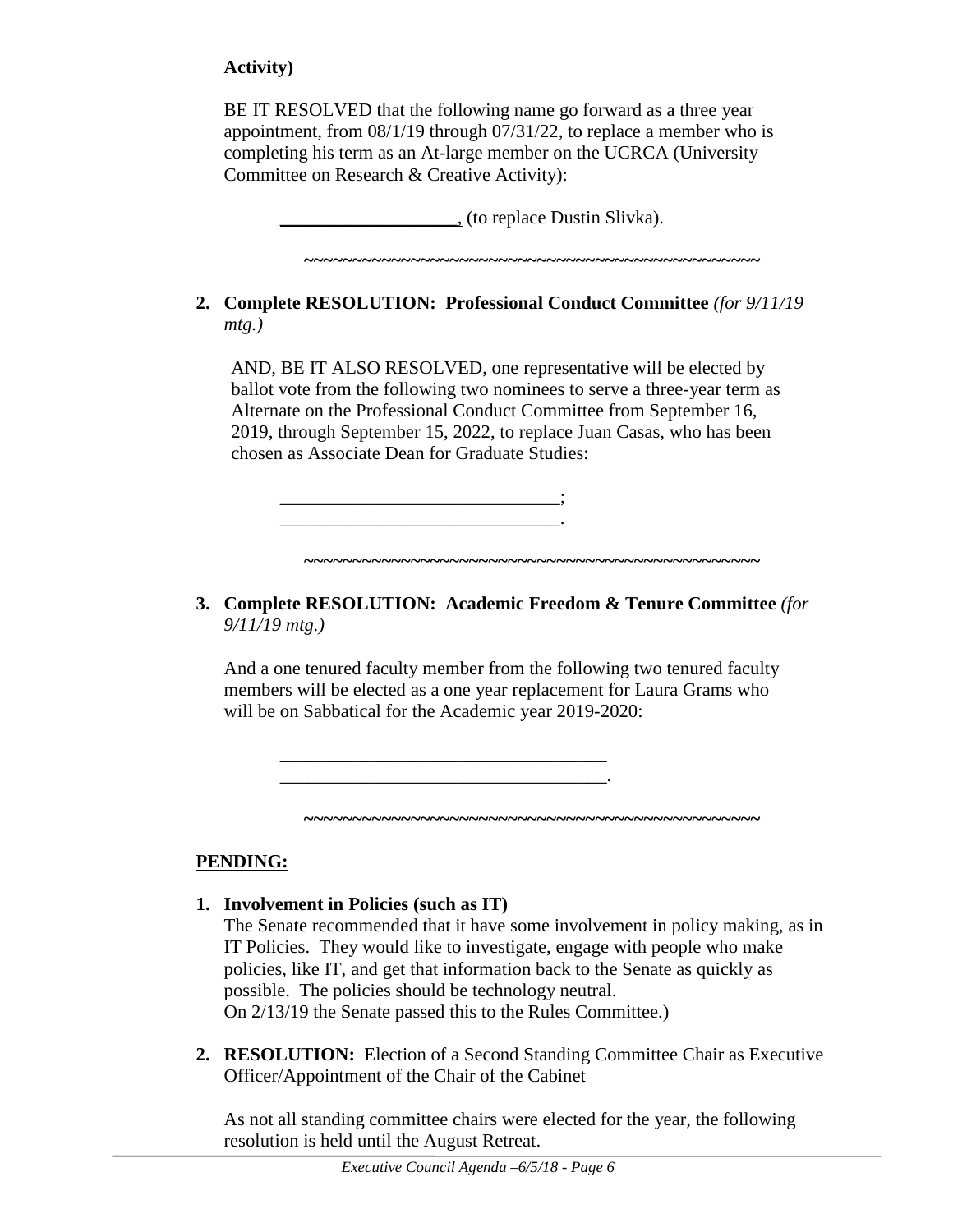**BE IT RESOLVED**, that according to the Article V.A.2 of its Bylaws the Faculty Senate elects Senator \_\_\_\_\_\_\_\_\_\_\_\_\_ as the Second Committee Chair and 2019-2020 Executive Officer.

#### **V. Other Faculty Senate Committees**

- **A. Faculty Senate Budget Advisory Committee Report**: Prof. Hall, Maher, O'Hara
- **VI. Ad hoc Committees**
	- **A. Ad hoc UNO-UNMC Faculty-to-Faculty Communication and Collaboration Committee:** Senator Kelly

### **VII. Non-Senate Committee Reports**

### **VIII. Unfinished Business**

#### **PENDING**

a. Election of the second chair of the standing committee chair postponed to re-treat meeting.

**At 2:35** with no objection the EC recessed for a presentation from John Amend about Campus Security.

\_\_\_\_\_\_\_\_\_\_\_\_\_\_\_\_\_\_\_\_\_\_\_\_\_\_\_\_\_\_\_\_\_\_\_\_\_\_\_\_\_\_\_\_\_\_\_\_\_\_\_\_\_\_\_\_\_\_\_\_\_\_\_\_\_\_\_\_\_\_\_\_\_\_\_\_

**Presentation: John Amend** with Facilities Management and Planning. Charlotte Evans will be asked to attend the Executive Council meeting for the July  $10<sup>th</sup>$  meeting.

\_\_\_\_\_\_\_\_\_\_\_\_\_\_\_\_\_\_\_\_\_\_\_\_\_\_\_\_\_\_\_\_\_\_\_\_\_\_\_\_\_\_\_\_\_\_\_\_\_\_\_\_\_\_\_\_\_\_\_\_\_\_\_\_\_\_\_\_\_\_\_\_\_\_\_\_

**At 3:05 p.m.** the meeting resumed

#### **IX. New Business**

# **A. NU Presidential Search**

- Letter of Request for Search Advisory Committee Nominations (agenda) attachment – pg.  $17)$
- Letter from Four NU Faculty Senate Presidents (agenda attachment pg. 18)

#### Letter of Request for Search Advisory Committee Nominations

From: President Search [<presidentsearch@nebraska.edu>](mailto:presidentsearch@nebraska.edu) **Sent:** Monday, May 20, 2019 6:57 PM **To:** Matt Hale **Subject:** Request for Search Advisory Committee Nominations

Dear Dr. Hale:

As you know, the Board of Regents has launched a national search for the next President of the University of Nebraska. Our *Bylaws* outline a critical next step in the search process, stating,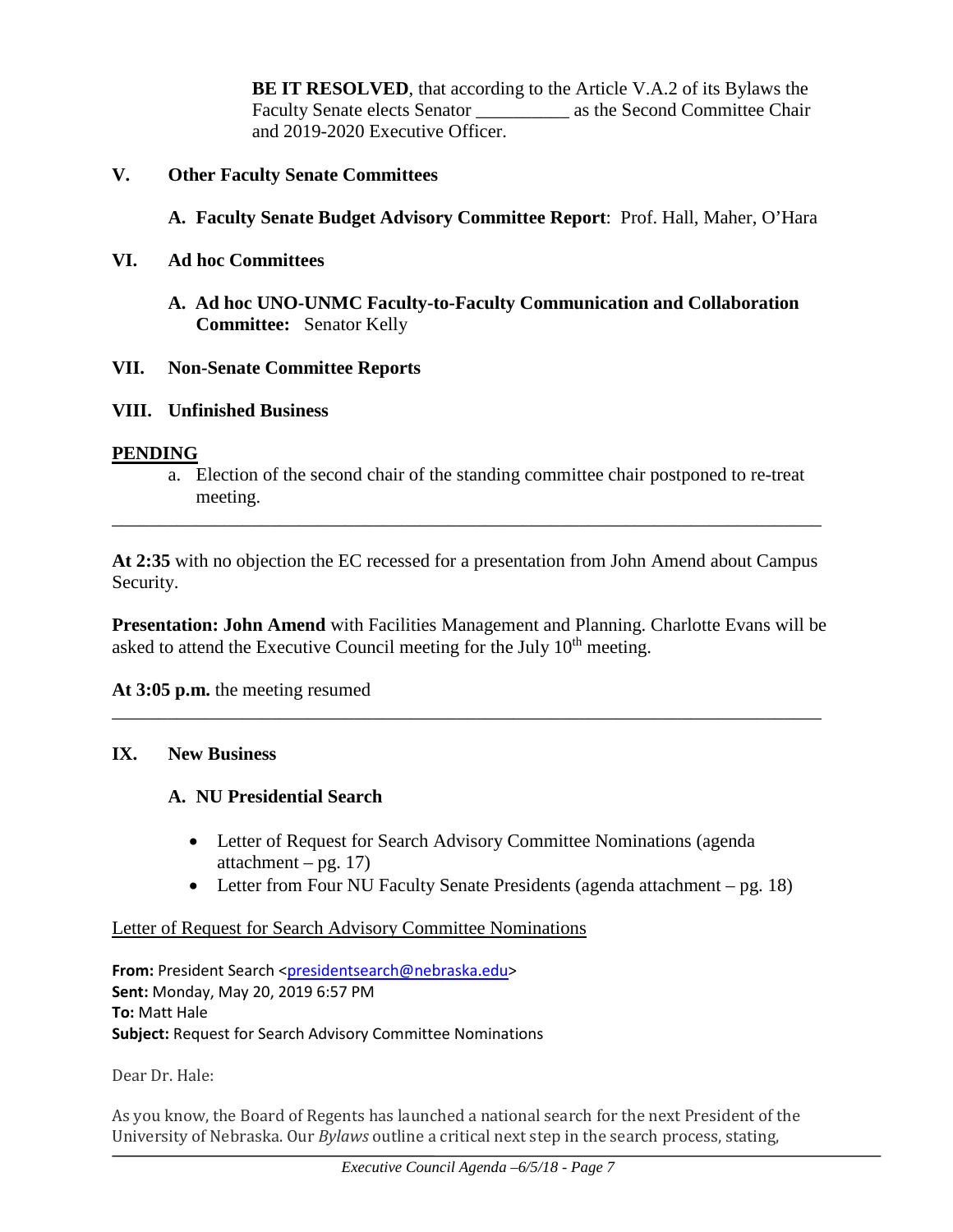"Whenever a vacancy in the position of President is imminent, the Board shall promptly appoint one or more presidential search advisory committee(s) to assist the Board in the search for suitable candidates to fill the position."

The Board intends to name a search advisory committee comprised of representatives from key constituencies with which the President interacts to gather and provide stakeholder input on the profile of the next President and the priority issues facing the University in the coming years. In addition, the search advisory committee will work with an executive search firm to help promote the position, nominate candidates or solicit applications, and review and evaluate application materials.

We are writing to ask you to nominate two faculty leaders from your campus to serve on the advisory committee. Whomever you nominate should be able to consider the best interests of the University as a whole and be available to actively participate in the committee's work over the next few months. Regents Clare, Hawks, Kenney, and O'Connor will review nominations in early June and recommend the initial membership of the committee for consideration at the Board's June 28 meeting. Not everyone nominated will be asked to serve, but those whose names you put forward should be willing to do so if appointed.

Please send your nominations to [presidentsearch@nebraska.edu](mailto:presidentsearch@nebraska.edu) by close of business on Friday, May 31. Thank you for your help.

Sincerely,

Timothy Clare, Chairman Jim Pillen, Vice Chairman

Letter from Four NU Faculty Senate Presidents

Dear Chairman Clare and Vice Chairman Pillen,

The Faculty Senate Presidents from each of the four campuses thank you for your leadership during this transition. Undoubtedly, the faculty have a high degree of anxiety concerning the search for the next Nebraska University President. We have a few questions ourselves.

- In your correspondence dated April 19, 2019 you listed that the first step was to invite faculty and others to submit the "qualities, characteristics, and skills" they would like to see in the next president. You also mention that there would be "Listening Sessions" scheduled in early May; however, to the best of our knowledge these sessions have not yet been scheduled. What is the updated timeline for the rest of the search? What is the status of these listening sessions? Will they still occur, and if so, will they occur at a time that promotes maximum faculty participation, and prior to the job description being published?
- In regard to the structure of the Presidential search, we recently received an email from you where you quote the Bylaws, "Whenever a vacancy in the position of President is imminent, the Board shall promptly appoint *one or more* presidential search advisory committee(s) to assist the Board in the search for suitable candidates to fill the position." It is our understanding that the previous search consisted of an advisory committee and a selection committee. We understand you are creating an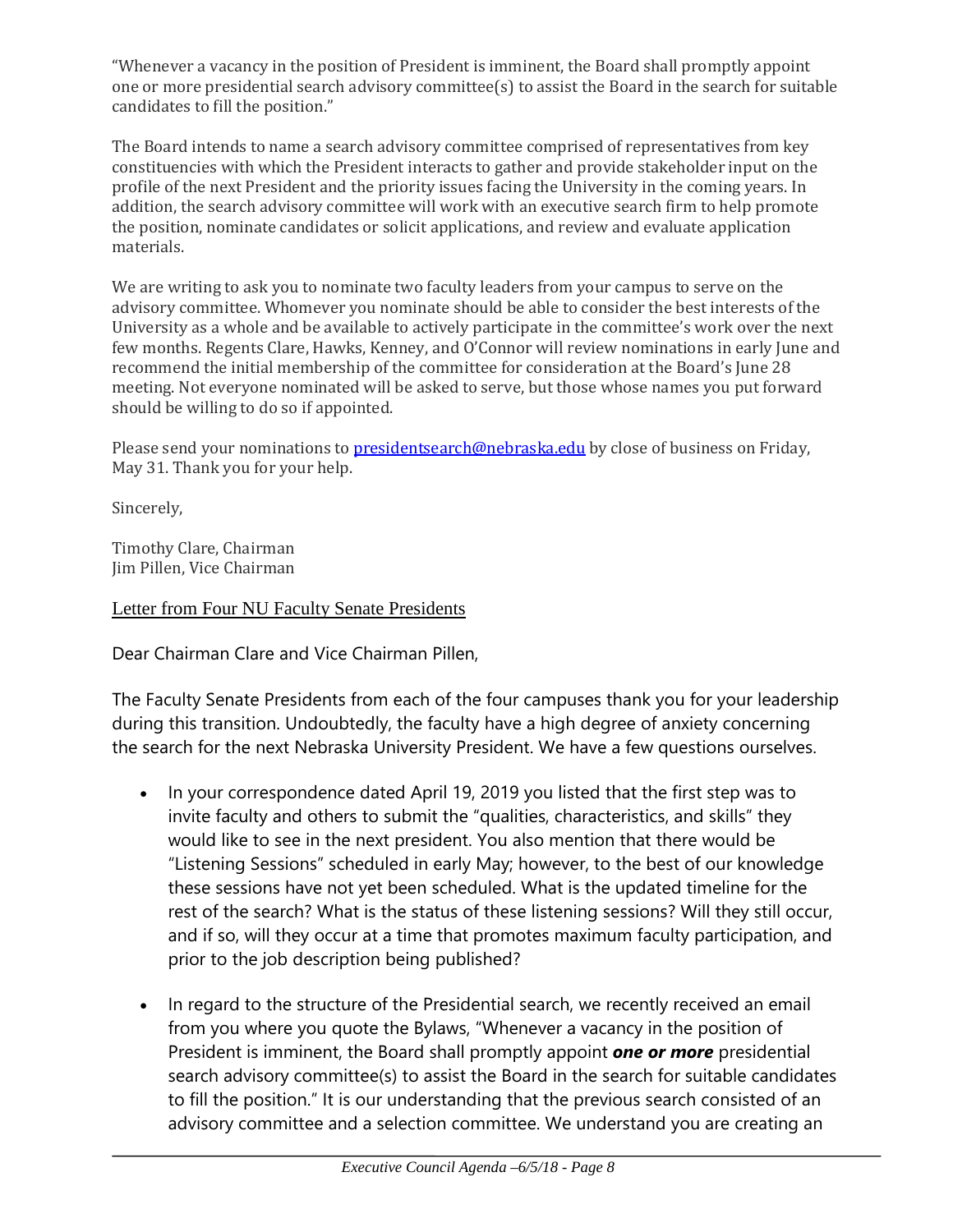advisory committee, but will there also be a selection committee? We understand the faculty role of the advisory committee, and we thank you for requesting faculty nominations from us. However, we would like to know who you are expecting as the other "representatives from key constituencies." Faculty served on the previous Presidential search committees, and similarly we want to ensure that throughout the search process there are adequate representative faculty voices from across the NU campuses on *all* committees. Furthermore, we hope that you continue to engage the faculty leadership in soliciting faculty voices, however, we believe that the faculty senates from our campuses would be the most appropriate places for those voices to originate and that selection of representatives for inclusion on the committee(s) be decided by the senates.

• There have been several questions from faculty about the interim president, particularly since the Omaha World Herald articles. What is the status of the interim position? Is there a timeline for identifying and announcing the interim?

Finally, at the next Board of Regents meeting, June 28, 2019, we request a private meeting with the both of you, Regents Hawks, Kenney, and O'Connor, as well as anyone else you feel appropriate to learn more about and further discuss the search process. Thank you for considering our request.

Sincerely,

Dawn Mollenkopf, UNK Faculty President

Kevin Hanrahan, UNL Faculty President

Allison Cushman-Vokoun, UNMC Faculty President

Matthew Hale, UNO Faculty President

# **Kevin [Hanrahan](http://arts.unl.edu/music/faculty/kevin-hanrahan)**

*UNL Faculty Senate President Associate Professor* Voice & Vocal [Pedagogy](http://arts.unl.edu/music/graduate-application-guide/ph-d-vocal-pedagogy) [Voice](http://music.unl.edu/voice/voice-area) Area Head University of [Nebraska–Lincoln](http://unl.edu/) Glenn Korff [School](http://music.unl.edu/) of Music WMB 215, UNL, 68588-0100 [402-472-8594](tel:4024728594)

**Discussion:** The names

- **B. Campus Policy/Compliance Committee (Discussions with Brenda Kolobara about better participation)**
	- specific upcoming policies
		- conflict of interest policy
		- equity and royalty distribution policy / committee
			- new committee proposed to handle issues around IP/licensing/royalties